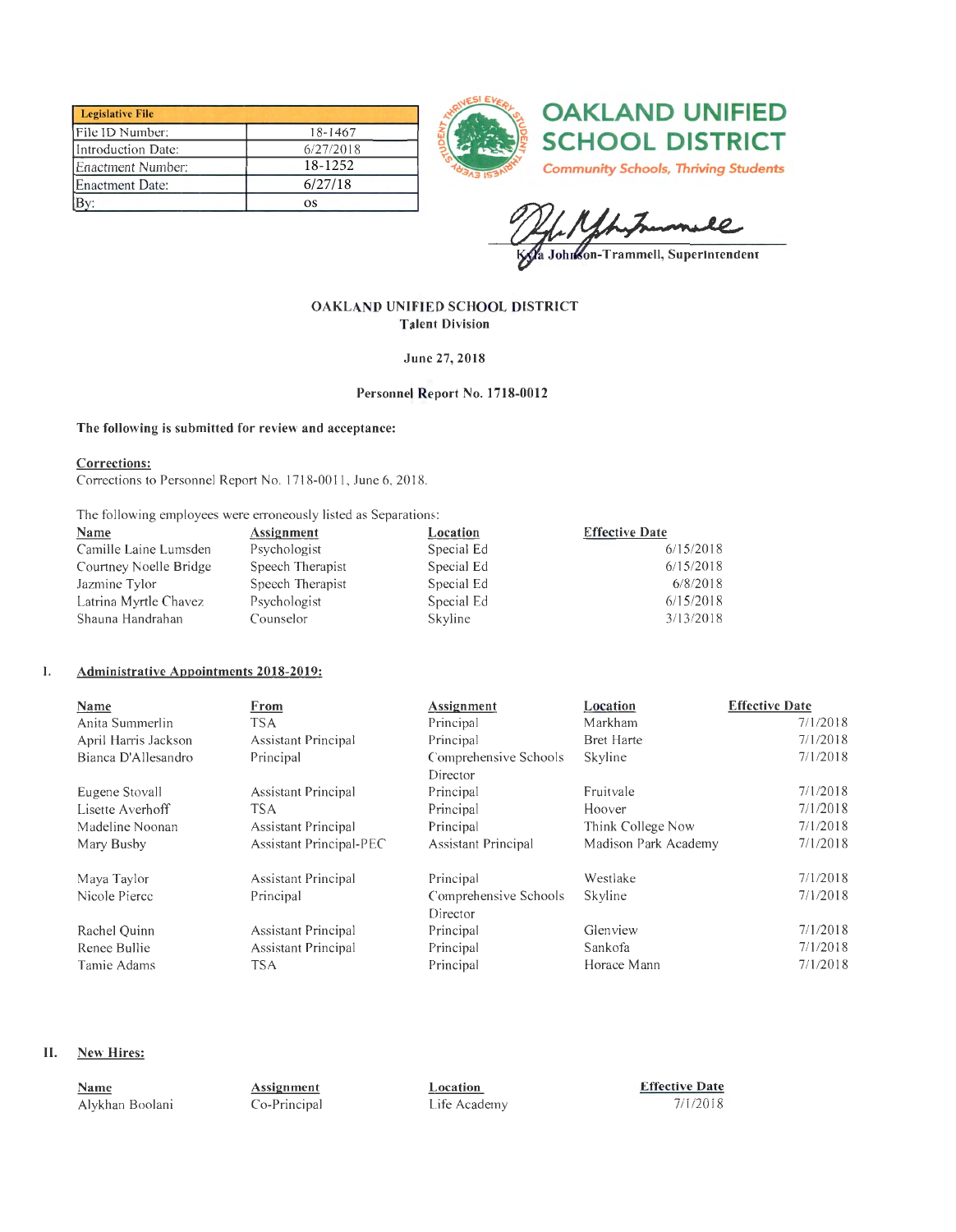#### Personnel Report No. 1718-00012, June 27, 2018

| <b>Assistant Principal</b> | MLK/Lafayette            | 7/1/2018  |
|----------------------------|--------------------------|-----------|
| <b>Assistant Principal</b> | Castlemont               | 7/1/2018  |
| Specialist, Unaccompanied  | English Language Learner | 6/11/2018 |
| Immigrant Children Program | & Multilingual           |           |
|                            | Achievement              |           |
| Chief Business Officer     | Office of the            | 5/30/2018 |
|                            | Superintendent           |           |
| Para Educator              | Skyline                  | 5/14/2018 |
| IA CDC                     | Highland CDC             | 5/21/2018 |
|                            |                          |           |

#### **III.** Probationary Contracts:

| IV. Temporary Contracts: |                   |             |          |
|--------------------------|-------------------|-------------|----------|
| Anabel Josephine West    | Teacher SEI       | Melrose     | 2/9/2018 |
| Barbara Silverio Freer   | Teacher Bilingual | Melrose     | 9/1/2017 |
| Christine Kulani Wallis  | Teacher SEI       | Bella Vista | 8/8/2018 |
|                          |                   |             |          |

#### V. **New Assignments**

IV.

| Name                 | From                       | <u>To</u>             | Location       | <b>Effective Date</b> |
|----------------------|----------------------------|-----------------------|----------------|-----------------------|
| Alana Whitt-Smith    | Principal                  | Classroom Teacher     | TBD            | 6/30/2018             |
| Caleb Cheung         | Director, Pre-K, Science   | Classroom Teacher     | TBD            | 6/30/2018             |
| Cheryl Ousley        | <b>Assistant Principal</b> | Classroom Teacher     | TBD            | 6/30/2018             |
| Diego Molina         | Teacher SEI                | Coach Certificated    | Madison Upper  | 6/6/2018              |
| James Yeary          | Program Manager,           | Classroom Teacher     | Post Secondary | 6/30/2018             |
|                      | Certificated               |                       |                |                       |
| Julie Ann Patten     | Assistant Principal        | Classroom Teacher     | <b>TBD</b>     | 6/30/2018             |
| Kao K Saephanh       | Teacher SEI                | Coach Certificated    | Oakland High   | 3/21/2018             |
| Patricia Velez-Ceja  | Assistant Principal        | Classroom Teacher     | TBD            | 6/30/2018             |
| Patricia Sheehan     | Principal                  | Classroom Teacher     | <b>TBD</b>     | 6/30/2018             |
| Petria Michelle Ross | AP New Leaders             | Classroom Teacher     | TBD            | 6/30/2018             |
| Rachelle Sallee      | <b>Assistant Principal</b> | Classroom Teacher     | TBD            | 6/30/2018             |
| Rocquel Colbert      | Assistant Principal        | Classroom Teacher     | TBD            | 6/30/2018             |
| Somneng Chan         | $TSA(10 \text{ mos})$      | Instructional Support | Life Academy   | 3/19/2018             |
|                      |                            | Specialist            |                |                       |
| <b>Change Hours:</b> |                            |                       |                |                       |
| Name                 | <b>Position</b>            | Location              | Change         | <b>Effective Date</b> |

Bunche

Location

#### **Name** Ester L Dixon

## VII. Leaves\*:

VI.

#### **Name**

Abraham Zellman Alexandra Zablotsky Alice Stone Ana Mayen Torres Andee Ward Villodas Brooke Toczylowski Celia Pascual Christine Hosley Christopher Bloomfield David Gardner Earnest Jenkins III

Position Teacher SEI

**Position** 

## TSA (11mos) Teacher SEI Para Educator Teacher SEI Teacher SEI

TSA (11mos) TSA (11mos) Teacher SEI TSA (10 mos) Teacher SEI Teacher SEI

# **Effective Date**

From 60% To 55%

5/1/2018

**Bret Harte** United for Success Edna Brewer Oakland International Parker Oakland International Teaching & Learning Grass Valley Skyline Life Academy Oakland High

#### $6/6/2018 - 6/6/2019$  $9/4/2018 - 12/21/2018$  $5/14/2018 - 6/8/2018$  $9/4/2018 - 2/13/2019$  $8/8/2018 - 5/31/2019$ 7/3/2018 - 11/21/2018  $8/8/2018 - 5/31/2019$  $8/5/2018$  -  $5/31/2019$  $8/1/2019 - 10/26/2019$  $5/29/2018 - 5/29/2019$  $4/30/2018 - 4/28/2019$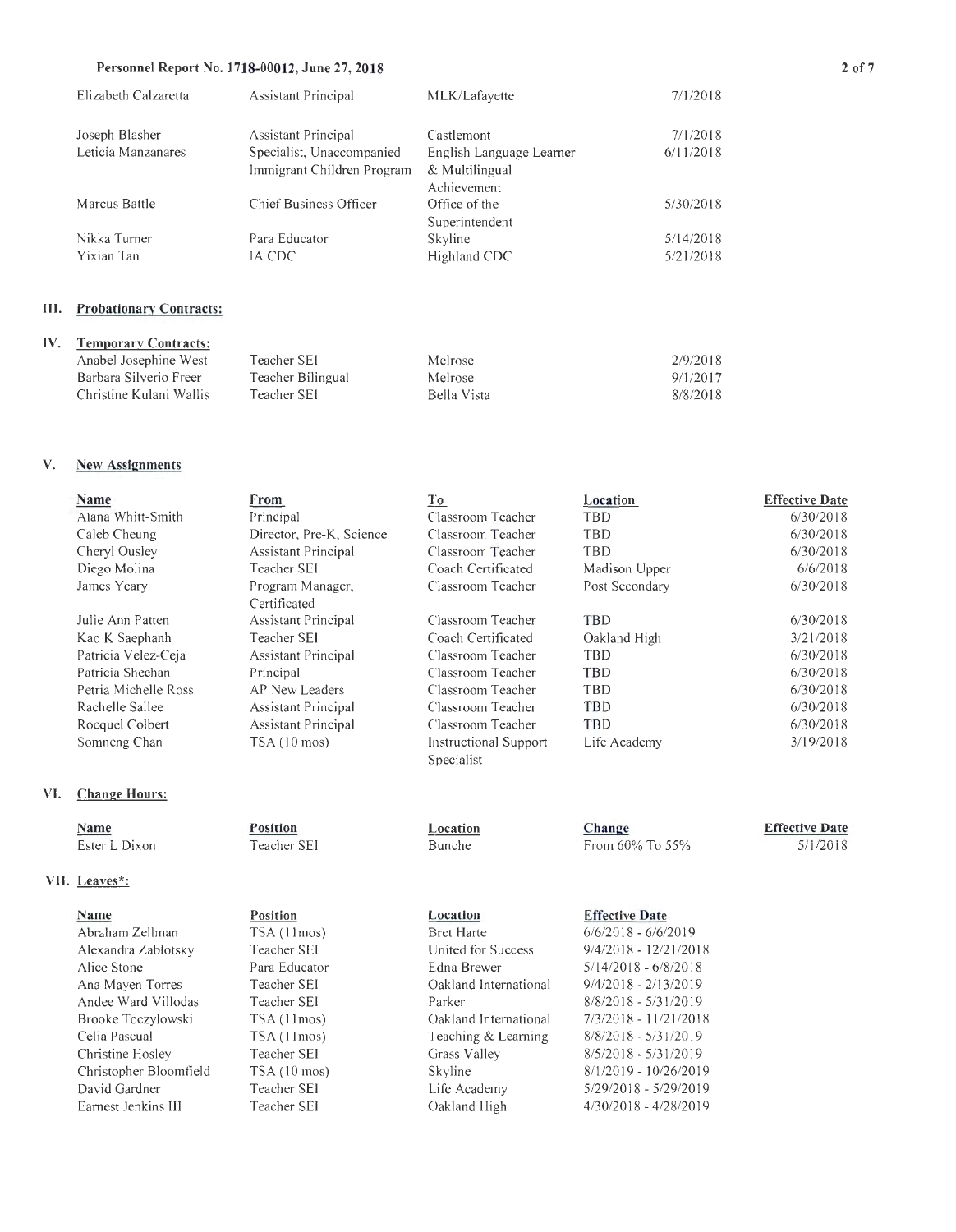#### **Personnel Report No. 1718-00012, June 27, 2018**

| Eliseida Gutierrez  | Specialist, Attendance<br>Bilingual | Oakland High              | 5/23/2018 - 12/5/2018    |
|---------------------|-------------------------------------|---------------------------|--------------------------|
| Emma Coufal         | Teacher SEI                         | Think College Now         | $8/8/2018 - 5/31/2019$   |
| Eric Smith          | Custodian                           | Skyline                   | $6/14/2018 - 9/16/2018$  |
| Erica Noble         | Para Educator                       | Arroyo Viejo CDC          | $8/10/2018 - 11/6/2018$  |
| Eva Oliver          | Teacher SEI                         | Life Academy              | $8/8/2018 - 5/31/2019$   |
| Funmilayo Tyler     | Teacher SEI                         | Garfield                  | $5/10/2018 - 6/8/2018$   |
| Gabriela Casal      | Teacher Bilingual                   | Melrose                   | $9/13/2018 - 2/19/2019$  |
| Gerardo Palafox     | Assistant Principal                 | Roosevelt                 | 11/26/2018 - 3/5/2019    |
| Grace Tse           | Teacher Bilingual                   | Laurel                    | $4/27/2018 - 5/18/2019$  |
| Hanh Nguyen         | Para Educator                       | Burbank CDC               | $5/23/2018 - 6/7/2018$   |
| Heather Holland     | Teacher SEI                         | Sequoia                   | $8/8/2018 - 5/31/2019$   |
| Helida Silva        | <b>Assistant Principal</b>          | Edna Brewer               | 7/26/2018 - 6/30/2019    |
| Irene Kim           | Teacher SEI                         | Oakland International     | $8/8/2018 - 12/21/2018$  |
| Ivanna Huthman      | Principal                           | Lincoln                   | $5/11/2018 - 6/29/2018$  |
| Jackeline Reyes     | Teacher CDC                         | Arroyo Viejo CDC          | $5/15/2018 - 7/30/2018$  |
| Jackeline Reyes     | Teacher CDC                         | Arroyo Viejo CDC          | $8/8/2018 - 6/12/2019$   |
| Janet Volkmann      | Teacher SEI                         | Montera                   | $5/21/2018 - 6/8/2018$   |
| Jesus Alvarez       | Teacher SEI                         | United for Success        | $8/8/2018 - 5/31/2019$   |
| Juliana Houston     | Teacher SEI                         | Westlake                  | $8/8/2018 - 5/31/2019$   |
| Karen Zinkofsky     | <b>Teacher SEI</b>                  | Oakland High              | $8/8/2018 - 5/31/2019$   |
| Katrina Jones       | Teacher SEI                         | Encompass                 | $8/8/2018 - 5/31/2019$   |
| Keyana Stallings    | Food Service Assistant              | <b>Nutrition Services</b> | $8/10/2018 - 12/17/2018$ |
| Kimberly Villanueva | Nurse                               | <b>Health Services</b>    | $3/25/2018 - 3/25/2019$  |
| Krista Denman       | Teacher SDC NSH                     | Emerson                   | $8/8/2018 - 11/9/2018$   |
| Latrae Wilson       | Teacher SDC NSH                     | Alliance                  | $5/2/2018 - 11/2/2018$   |
| Lautrell Smith      | Teacher SDC NSH                     | Manzanita                 | $8/8/2018 - 12/5/2018$   |
| Lisa Harp           | Teacher SE1                         | Crocker Highlands         | $4/19/2018 - 6/8/2018$   |
| Lynnette Knight     | Para Educator                       | Madison Park Lower        | $4/4/2018 - 6/7/2018$    |
| Maria Papagapiou    | TSA (10 mos)                        | Skyline                   | $9/28/2018 - 4/1/2019$   |
| Mary Mclaughlin     | Teacher SEI                         | Crocker Highlands         | $8/8/2018 - 12/13/2018$  |
| Michelle Layer      | Teacher SEI                         | New Highland              | $2/26/2018 - 6/8/2018$   |
| Michelle Lewis      | Teacher EEIP                        | Glenview                  | $5/10/2018 - 6/30/2018$  |
| Mildred Otis        | Executive Director, School          | Office of Post Secondary  | $6/14/2018 - 7/10/2018$  |
|                     | Systems Alignment and               | Readiness                 |                          |
|                     | Operations                          |                           |                          |
| Misato Araki        | <b>Teacher SEI</b>                  | Kaiser                    | $8/8/2018 - 3/26/2019$   |
| Molly Rice          | Teacher SEI                         | United for Success        | $8/8/2018 - 5/31/2019$   |
| Morgan Walton       | Teacher SEI                         | Glenview                  | 8/8/2018 - 5/30/2019     |
| Nicholas Rey        | Teacher SEI                         | Oakland Tech              | $8/8/2018 - 5/31/2019$   |
| Olivia Maihack      | Teacher SEI                         | Grass Valley              | $8/8/2018 - 5/31/2019$   |
| Omar Walton         | Plumber                             | B & G                     | $4/28/2018 - 6/30/2018$  |
| Pallavi Singh       | Teacher SEI                         | Coliseum College Prep     | $8/27/2018 - 6/7/2019$   |
| Petter Thompson     | Custodian                           | B & G                     | $7/1/2017 - 6/30/2018$   |
| Ralonda Molex       | Liaison, Work Based                 | Office of Post Secondary  | $4/10/2018 - 6/22/2018$  |
|                     | Learning                            | Readiness                 |                          |
| Reashaun Jefferson  | Para Educator                       | Westlake                  | $1/8/2018 - 6/7/2018$    |
| Renee Green         | Teacher SEI                         | Castlemont                | 5/21/2018 - 6/11/2018    |
| Ryan Lyle           | Teacher SEI                         | Think College Now         | 8/8/2018 - 5/31/2019     |
| Sally Stosich       | Teacher SEI                         | Lincoln                   | $8/8/2018 - 5/31/2019$   |
| Sandra Payne        | Teacher SEI                         | Urban Promise             | $8/8/2018 - 1/25/2019$   |
| Shana Prince        | TSA (11mos)                         | Castlemont                | $5/3/2018 - 6/8/2018$    |
| Shelley Goulder     | Teacher SEI                         | Life Academy              | $8/8/2018 - 5/31/2019$   |
| Steven Yan          | Teacher SEI                         | Skyline                   | 8/8/2018 - 5/31/2019     |
| Tamika Johnson      | Para Educator                       | Special Ed                | $4/19/2018 - 5/14/2019$  |
| Thomas Nealon       | Teacher SEI                         | Grass Valley              | $4/26/2018 - 6/8/2018$   |
| Tiffany Chan        | TSA (11mos)                         | Teaching & Learning       | 7/1/2018 - 6/30/2019     |
| Wendy Wally         | Teacher CDC                         | Yuk Yau CDC               | $1/16/2018 - 6/22/2018$  |
| William Cardona     | Gardener                            | B & G                     | 7/1/2018 - 9/22/2018     |
| Yuting Huang        | Administrative Assistant            | Lincoln                   | $6/11/2018 - 10/29/2018$ |
|                     | Bilingual                           |                           |                          |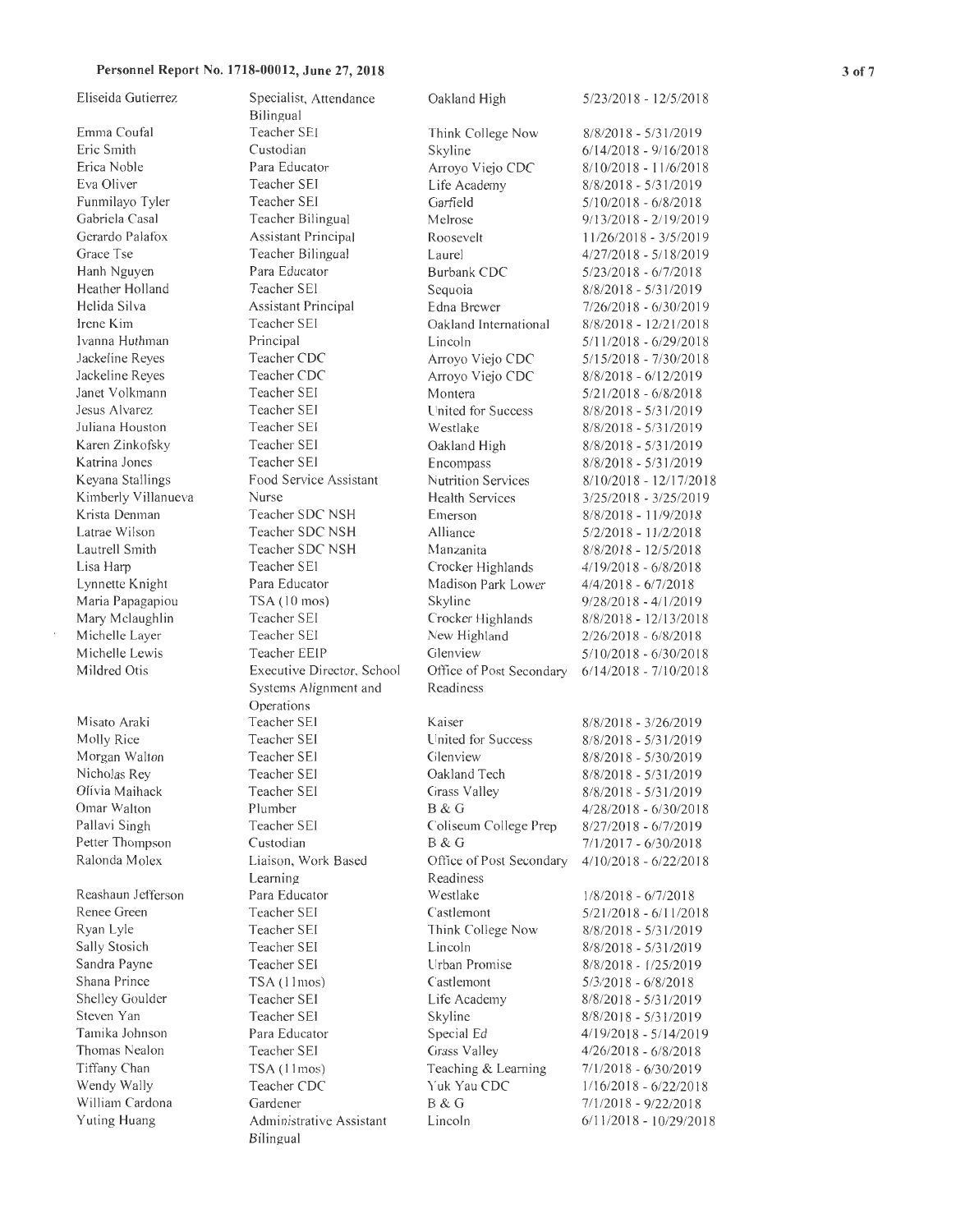### Personnel Report No. 1718-00012, June 27, 2018 4 of 7

\*Leaves may be intennittent or consecutive.

## **VIII Separations:**

| Name                                   | Assignment                  | Location                      | <b>Effective Date</b> |
|----------------------------------------|-----------------------------|-------------------------------|-----------------------|
| Aaron Hesse                            | Teacher SEI                 | McClymonds                    | 6/30/2018             |
| Adela A Toledo                         | Teacher SEI                 | Oakland International         | 6/30/2018             |
| Aisha E Willingham-Rice                | Para Educator               | <b>Bridges</b>                | 6/5/2018              |
| Alexandra Mc Gann                      | Teacher SEI                 | Fruitvale                     | 6/30/2018             |
| Alima Catellacci                       | Teacher EEIP                | Greenleaf                     | 6/8/2018              |
| Allison Henkel                         | Principal                   | Think College Now             | 6/30/2018             |
| Amy Dellefield                         | TSA (11mos)                 | Oakland High                  | 6/30/2018             |
| Andrea Kneeland                        | Librarian                   | Frick                         | 6/30/2018             |
| Andrew Giles                           | Director, Quality,          | Early Childhood               | 6/29/2018             |
|                                        | Enhancement, & Professional | <b>Education Department</b>   |                       |
|                                        | Development                 |                               |                       |
| Andrew Jackson                         | Teacher STIP                | New Highland                  | 6/30/2018             |
| Angelica Mae Corral                    | Teacher SEI                 | Life Academy                  | 6/30/2018             |
| Anna Natalie Katibah                   | Teacher SEI                 | Garfield                      | 6/30/2018             |
| Anne C Prozan                          | Manager, Leadership Growth  | <b>Educator Effectiveness</b> | 5/31/2018             |
|                                        | & Development               |                               |                       |
| Anthony Thy Roth                       | School Security Officer     | <b>REACH</b>                  | 8/10/2018             |
| April Vicente                          | Teacher SEI                 | Madison Lower                 | 6/30/2018             |
| Ariel A Brown                          | TSA (11mos)                 | Castlemont                    | 6/30/2018             |
| Arterlia Goodwin                       | Para Educator               | Special Ed                    | 6/7/2018              |
| Ashley Martin                          | Principal                   | Hoover                        | 7/3/2018              |
| Ashley Nechole Murphy                  | Receptionist                | <b>Financial Services</b>     | 4/30/2018             |
| Ashlyn Jane Brulato                    | Teacher SEI                 | Roosevelt                     | 6/30/2018             |
| Audrey Annett Phillips-                | Para Educator               | Madison                       | 6/30/2018             |
| hornes                                 |                             |                               |                       |
| Audrey Michele Driver                  | Teacher SEI                 | Fremont                       | 6/30/2018             |
| Barbara Silverio Freer                 | Teacher Bilingual           | Melrose                       | 6/8/2018              |
| Barry Honore                           | Teacher EEIP                | Fruitvale                     | 6/8/2018              |
| Benjamin Alexander                     | Teacher SEI                 | <b>Bret Harte</b>             | 6/30/2018             |
| Achtenberg                             |                             |                               |                       |
| Benjamin Cohen                         | Teacher SEI                 | Skyline                       | 6/30/2018             |
| Benjamin Jacobson Adler                | <b>Teacher SEI</b>          | Westlake                      | 5/28/2018             |
| Breeyan Cornelius                      | Academic Mentor/TK          | Emerson                       | 6/7/2018              |
|                                        | Reading Tutro               |                               |                       |
| Brenda Saechao                         | Program Manager,            | Roosevelt                     | 6/30/2018             |
|                                        | Community Schools           |                               |                       |
| Bret Elizabeth Erickson                | Teacher SEI                 | Montera                       | 2/5/2018              |
| Brianna Jenkins                        | Teacher SEI                 | Greenleaf                     | 6/30/2018             |
| <b>Brittany Miller</b>                 | Case Manager                | Westlake                      | 5/18/2018             |
| Brogan Begley                          | TSA(11mos)                  | Madison                       | 6/30/2018             |
| <b>Bryce Celotto</b>                   | Teacher SEI                 | Oakland Tech                  | 6/30/2018             |
| Caroline B Piper                       | Teacher SEI                 | Kaiser                        | 6/8/2018              |
| Cassandra Eleanor Van Dyne Teacher SEI |                             | Skyline                       | 6/30/2018             |
|                                        |                             |                               |                       |
| Caitlin Everett                        | Teacher SDC NSH             | Edna Brewer                   | 7/13/2018             |
| Caterina Santa Riley                   | Teacher SEI                 | Fremont                       | 6/30/2018             |
| Charles Willis Hickox                  | TSA (10 mos)                | Franklin                      | 6/8/2018              |
| Chasmin Moses                          | Teacher SEI                 | REACH                         | 6/30/2018             |
| Cherry Chhit                           | Noon Supervisor             | Kaiser                        | 6/7/2018              |
| Christine Clark                        | Teacher STIP                | Carl Munck                    | 6/30/2018             |
| Colette West                           | Teacher SEI                 | Madison Upper                 | 7/13/2018             |
| Connie Lam                             | Teacher SEI                 | East Oakland Pride            | 6/8/2018              |
| Connie M Tillman                       | Teacher SEI                 | Futures                       | 2/20/2018             |
| Cynthia Clark                          | Case Manager                | Oakland High                  | 6/30/2018             |
| Daniel B. Summerhill                   | Teacher RSP                 | Skyline                       | 6/30/2018             |
| Dasean Rondell Smith                   | Para Educator               | Franklin                      | 8/17/2018             |
|                                        |                             |                               |                       |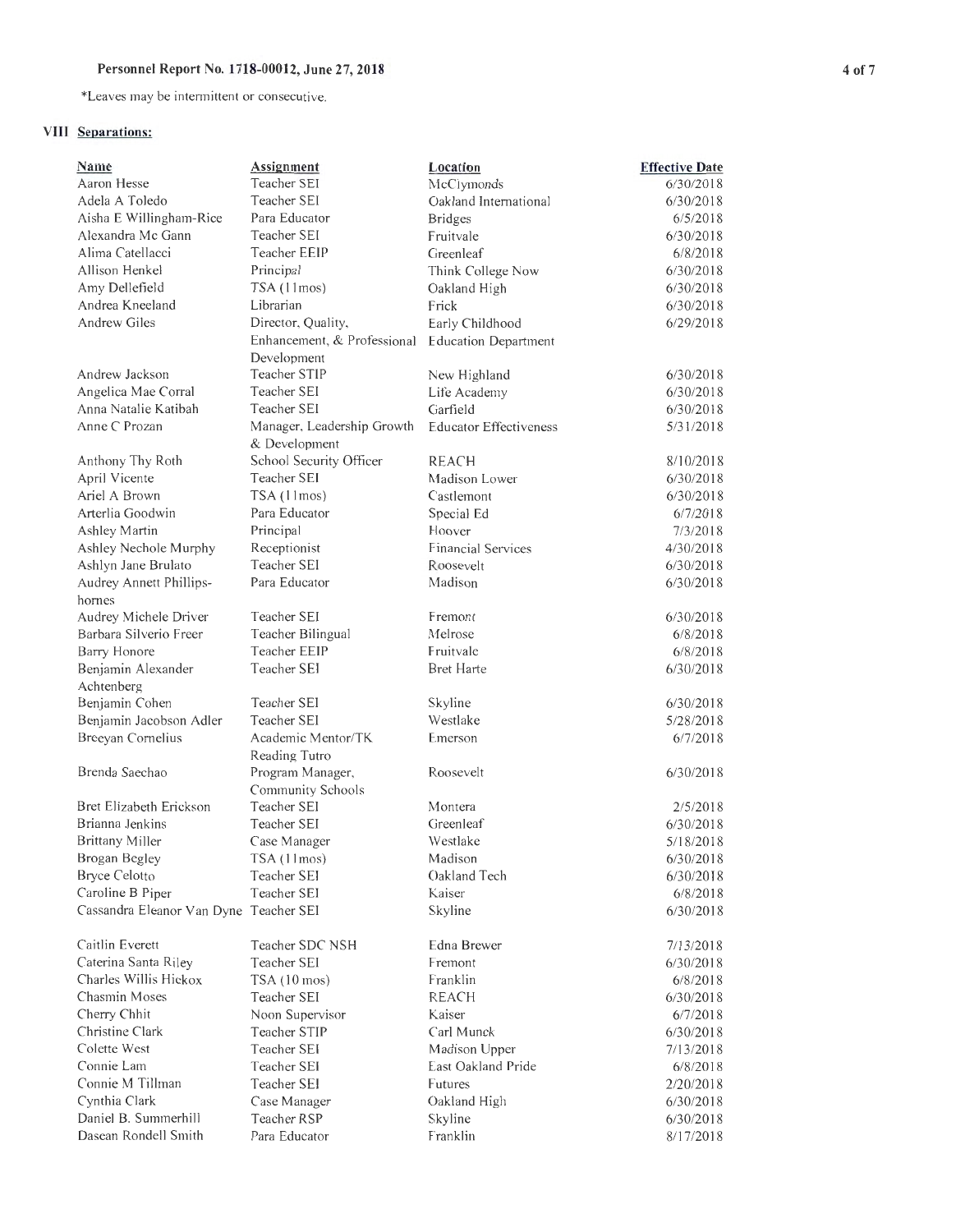#### Personnel Report No. 1718-00012, June 27, 2018 5 5 5 5 5 5 5 5 5 5 5 5 5 5 5 5 5 7

| David Chambliss                               | Deputy Chief, Teaching &                           | Teaching and Learning        | 6/29/2018 |
|-----------------------------------------------|----------------------------------------------------|------------------------------|-----------|
|                                               | Learning                                           |                              |           |
| Deborah Lopez                                 | Teacher STIP                                       | Greenleaf                    | 6/30/2018 |
| Deirdre A Snyder                              | Teacher SEI                                        | Oakland Tech                 | 6/30/2018 |
| Denise Oliver                                 | Teacher SEI                                        | McClymonds                   | 6/30/2018 |
| Dexter Charles Coleman                        | Teacher SEI                                        | Piedmont                     | 6/30/2018 |
| Diana Helen Culmer                            | Teacher SDC NSH                                    | Grass Valley                 | 7/13/2018 |
| Diep Bui                                      | Teacher STIP                                       | Encompass                    | 6/30/2018 |
| Dominique Aliyah Moss                         | Teacher SEI                                        | <b>REACH</b>                 | 6/30/2018 |
| Eileen Catherine Walker                       | Teacher SEI                                        | Joaquin Miller               | 6/30/2018 |
| Elisha Davis                                  | Teacher SEI                                        | Madison Upper                | 6/30/2018 |
| Eleanor Luzano Nguyen                         | Nurse                                              | <b>Health Services</b>       | 6/30/2018 |
| Eliya Michal Lavine                           | Teacher SEI                                        | Franklin                     | 6/8/2018  |
| Elizabeth Ann Cooper                          | Teacher SEI                                        | Fremont                      | 6/30/2018 |
| Ellery Nash Edwards                           | Teacher SEI                                        | Roosevelt                    | 6/30/2018 |
| Emma Appel                                    | Teacher SEI                                        | Roosevelt                    | 6/30/2018 |
| Emily Kay Ninmol                              | Teacher SEI                                        | Carl Munck                   | 6/8/2018  |
| Frank Forte                                   | Teacher SEI                                        | Castlemont                   | 6/30/2018 |
| F'tahn Bey                                    | <b>Teacher SEI</b>                                 | Madison                      | 6/30/2018 |
| Gaylynne Hudson                               | Teacher SEI                                        | Markham                      | 6/30/2018 |
| Geneva R Suluki                               | Para Educator                                      | Edna Brewer                  | 6/30/2018 |
| Giovanni Gutierrez                            | Gardener                                           | B & G                        | 4/24/2018 |
| Grover L Payton                               | Head Custodian                                     | Castlemont                   | 8/3/2018  |
| Guinevere Evelyn Sims                         | Instructional Support                              | Fremont                      | 6/30/2018 |
|                                               | Specialist                                         |                              |           |
| Guri Jane Woo                                 | Teacher Home/Hospital                              | Special Ed                   | 6/8/2018  |
| Hoa Khuu                                      | Teacher SEI                                        | Oakland High                 | 6/30/2018 |
| Hugo Nelson Henriquez-                        | Teacher SEI                                        | Roots International          | 6/30/2018 |
| Lopez                                         |                                                    |                              |           |
| Humphrey Kiuruwi Jr                           | Principal                                          |                              |           |
|                                               | Teacher SEI                                        | Community United<br>Alliance | 6/8/2018  |
| Jacqueline Narvaez Pantoja<br>Jacqueline Tank | Teacher SEI                                        | Sankofa                      | 6/30/2018 |
| Jaliene Garcia                                |                                                    |                              | 6/30/2018 |
|                                               | Noon Supervisor<br>Teacher SEI                     | <b>Bridges</b>               | 7/15/2017 |
| James Kealey                                  |                                                    | <b>Bret Harte</b>            | 6/30/2018 |
| Jane Elizabeth Hourigan                       | TSA (10 mos)                                       | Castlemont                   | 6/30/2018 |
| Jacqueline Hudson                             | Teacher SEI                                        | McClymonds                   | 6/30/2018 |
| Jason Lau                                     | Teacher SEI                                        | Skyline                      | 6/30/2018 |
| Jasper Egido Weinrib                          | Teacher SEI                                        | La Escuelita                 | 6/30/2018 |
| Jassodra Moore                                | Custodian                                          | <b>Bret Harte</b>            | 5/10/2018 |
| Jeanette Gabriela Ramos                       | Teacher Bilingual                                  | Community United             | 6/30/2018 |
| Jennifer M Le Barre                           | Executive Director, Nutrition Office of the Senior |                              | 6/29/2018 |
|                                               | Services                                           | Business Officer             |           |
| Jenny Lockie                                  | Teacher SEI                                        | Fremont                      | 6/30/2018 |
| Jenny Lucero-Rivera                           | Teacher STIP                                       | Elmhurst                     | 6/30/2018 |
| Jessica Beth Goldberg                         | Teacher Bilingual                                  | Community United             | 6/8/2018  |
| Jessica Poggi                                 | Teacher Home/Hospital                              | High School Network          | 6/30/2018 |
| Jessica Shrubey Jordon                        | Teacher SDC NSH                                    | Montera                      | 6/30/2018 |
| Joanne Adams                                  | Senior Clerk Typist                                | Skyline                      | 6/30/2018 |
| Johanna Paraiso                               | Teacher SEI                                        | Fremont                      | 7/31/2018 |
| John Broussard                                | Teacher SEI                                        | Place $(a)$ Prescott         | 7/13/2018 |
| Jonathan Ferrer                               | Principal                                          | Westlake                     | 6/30/2018 |
| Jonathan Luong                                | Case Manager                                       | Community Day School         | 6/30/2018 |
| Joseph M N Richards                           | Custodian                                          | Woodland CDC                 | 5/3/2018  |
| Joya Brandon                                  | TSA (11mos)                                        | Roots International          | 6/30/2018 |
| Javarte Bobino                                | Psychologist                                       | Special Ed                   | 6/29/2018 |
| Julie Anne Gallegos                           | Teacher SEI                                        | <b>Bret Harte</b>            | 6/30/2018 |
| Julie Pham                                    | Specialist, College & Career                       | Office of Post Secondary     | 6/30/2018 |
|                                               | Readiness                                          | Readiness                    |           |
| Kareena Rena Lamar                            | Custodian                                          | Castlemont                   | 5/30/2018 |
| Karely Cerritos                               | Instructional Support                              | Emerson                      | 5/21/2018 |
|                                               | Specialist                                         |                              |           |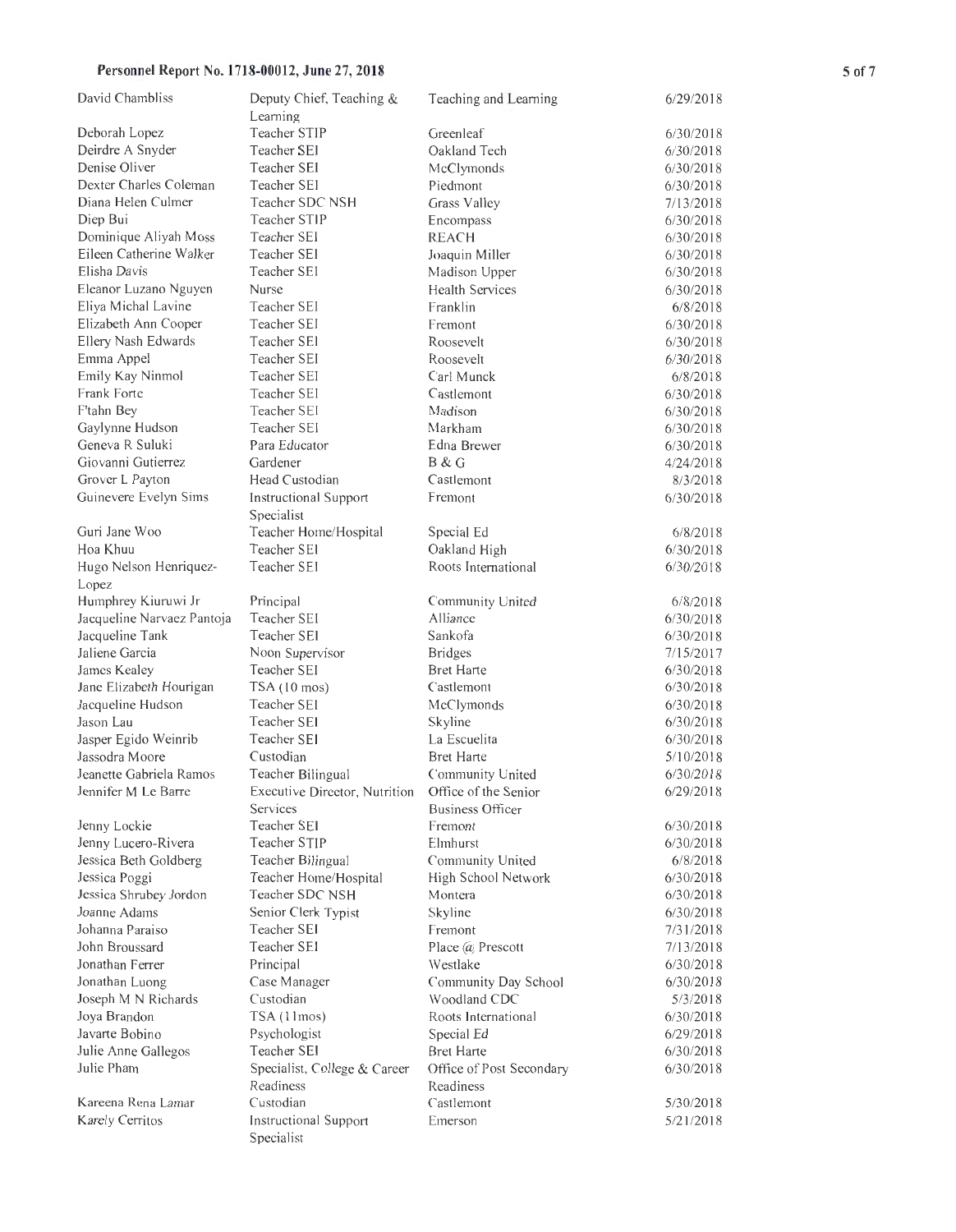| Personnel Report No. 1718-00012, June 27, 2018 |                                        |                                                |                       | 6 of 7 |
|------------------------------------------------|----------------------------------------|------------------------------------------------|-----------------------|--------|
| Karen Elena Alcala                             | Teacher SEI                            | Garfield                                       | 6/8/2018              |        |
| Kari Oklevik Laux                              | Teacher Bilingual                      | Acorn Woodland                                 | 6/30/2018             |        |
| Kate Gallagher                                 | Teacher EEIP                           | <b>RISE</b>                                    | 6/30/2018             |        |
| Katherine Guiney                               | Teacher STIP                           | Greenleaf                                      | 6/30/2018             |        |
| Kelly Callahan                                 | Teacher SEI                            | Encompass                                      | 6/30/2018             |        |
| Kenneth Kolevzon                               | TSA (12mos)                            | Community Schools &<br><b>Student Services</b> | 5/31/2018             |        |
| Kenneth Wayne Purser                           | Teacher SEI                            | School of Languages                            | 6/30/2018             |        |
| Khye Booker                                    | Teacher SEI                            | Castlemont                                     | 6/30/2018             |        |
| Krystina Marie Caro                            | Teacher SDC SH                         | <b>Brookfield</b>                              | 6/30/2018             |        |
| Kyle Smith                                     | Teacher SEI                            | Think College Now                              | 8/3/2018              |        |
| Laurel Schwartz                                | Assistant Principal                    | Madison                                        | 6/30/2018             |        |
| Lauren Shahroody Litwin                        | Teacher SEI                            | Skyline                                        | 6/30/2018             |        |
| Leanne N Costello                              | Teacher SEI                            | Think College Now                              | 6/30/2018             |        |
| Leon David Sykes Ii                            | Lifeguard                              | McClymonds                                     | 4/13/2018             |        |
| Leigh Bliss                                    | Teacher SEI                            | East Oakland Pride                             | 6/30/2018             |        |
| Leslie Reed                                    | Counselor                              | Claremont                                      | 6/15/2018             |        |
| Lorna M Baird                                  | Teacher SEI                            | <b>Bridges</b>                                 | 6/8/2018              |        |
| Lydia Hyde                                     | Speech Therapist                       | M.L. King Jr.                                  | 6/15/2018             |        |
| Lynda Sonia Dedominicis                        | Teacher SEI                            | Garfield                                       | 6/30/2018             |        |
| Marbella Rios                                  | Teacher Bilingual                      | Melrose                                        | 6/8/2018              |        |
| Marc Hua                                       | Teacher SEI                            | Life Academy                                   | 6/30/2018             |        |
| Marguerite Pugh                                | Teacher SEI                            | Emerson                                        | 6/8/2018              |        |
| Maria Inez Valenzuela                          | Noon Supervisor                        | Laurel                                         | 6/7/2018              |        |
| Marie Antonette Addison                        | Food Service Assistant                 | Nutrition Services                             | 5/18/2018             |        |
| Mark Rancifer                                  | Noon Supervisor                        | Place @ Prescott                               | 10/23/2017            |        |
| Mary Antonia Rosso                             | Teacher Visually Impaired              | Special Ed                                     | 6/8/2018              |        |
| Maryann Ottilie Doudna                         | Teacher SEI                            | Piedmont                                       | 6/30/2018             |        |
| Matthew Benjamin Martin                        | Food Service Assistant                 | Fremont                                        | 4/26/2018             |        |
| Matthew Colley                                 | Teacher SEI                            | Oakland Tech                                   | 6/30/2018             |        |
| Matthew McCue                                  | Talent Development<br>Associate        | Talent                                         | 7/1/2018              |        |
| Maya Shweiky                                   | Teacher SEI                            | Fremont                                        | 6/30/2018             |        |
| Mekdes Merhatsidk                              | Senior Clerk Typist                    | Early Childhood<br><b>Education Department</b> | 6/29/2018             |        |
| Mele F Tautuiaki                               | Para Educator                          | Franklin                                       | 8/1/2018              |        |
| Melissa Freeburg Catalano                      | Teacher SEI                            | Sequoia                                        | 6/8/2018              |        |
| Meweal Ogbai                                   | Paraeducator                           | Sankofa                                        | 6/30/2018             |        |
| Michelle Cascio                                | Teacher SEI                            | Edna Brewer                                    | 6/30/2018             |        |
| Michelle Gonzalez De Jesus                     | Teacher SEI                            | Fremont                                        | 6/30/2018             |        |
| Mirna Ramos                                    | Clerk Typist, Bilingual                | Garfield                                       | 7/1/2018              |        |
| Molly Bowe Bloom                               | Teacher SDC NSH                        | Roosevelt                                      | 6/30/2018             |        |
| Monica Robles Olmedo                           | Teacher SEI<br>Teacher SEI             | Oakland High                                   | 6/10/2018<br>6/8/2018 |        |
| Monica Warr<br>Natalie Loucks                  | Teacher SDC NSH                        | Carl Munck<br>Oakland High                     | 6/30/2018             |        |
|                                                | Teacher STIP                           | Laurel                                         | 6/8/2018              |        |
| Natalya Narine<br>Nessa Mahmoudi               | Teacher Bilingual                      | Melrose                                        | 8/1/2018              |        |
| Nicole Dese Williams                           | Executive Director.                    | <b>Elevation Network</b>                       | 6/30/2018             |        |
| Browning                                       | Instruction                            |                                                |                       |        |
| Niharika Tyagi                                 | Teacher SEI                            | United for Success                             | 6/30/2018             |        |
| Nora Ann Hurab                                 | Teacher SEI                            | Urban Promise                                  | 6/30/2018             |        |
| Olabayo S Allen-taylor                         | Program Manager,                       | Community Schools &                            | 6/20/2018             |        |
|                                                | Community Schools                      | <b>Student Services</b>                        |                       |        |
| Orrie Henry                                    | Network Partner                        | Office of Post Secondary<br>Readiness          | 6/29/2018             |        |
| Pamela J Goo                                   | Manager, Insurance Program             | Insurance Program Office                       | 5/1/2018              |        |
| Patricia Arabia                                | Teacher SEI                            | Fremont                                        | 7/30/2018             |        |
| Patricia Gorham<br>Patrick Allen Dyer          | Teacher SEI<br>Assistant Principal-New | Acorn Woodland                                 | 5/11/2018             |        |
|                                                | Leader                                 |                                                |                       |        |